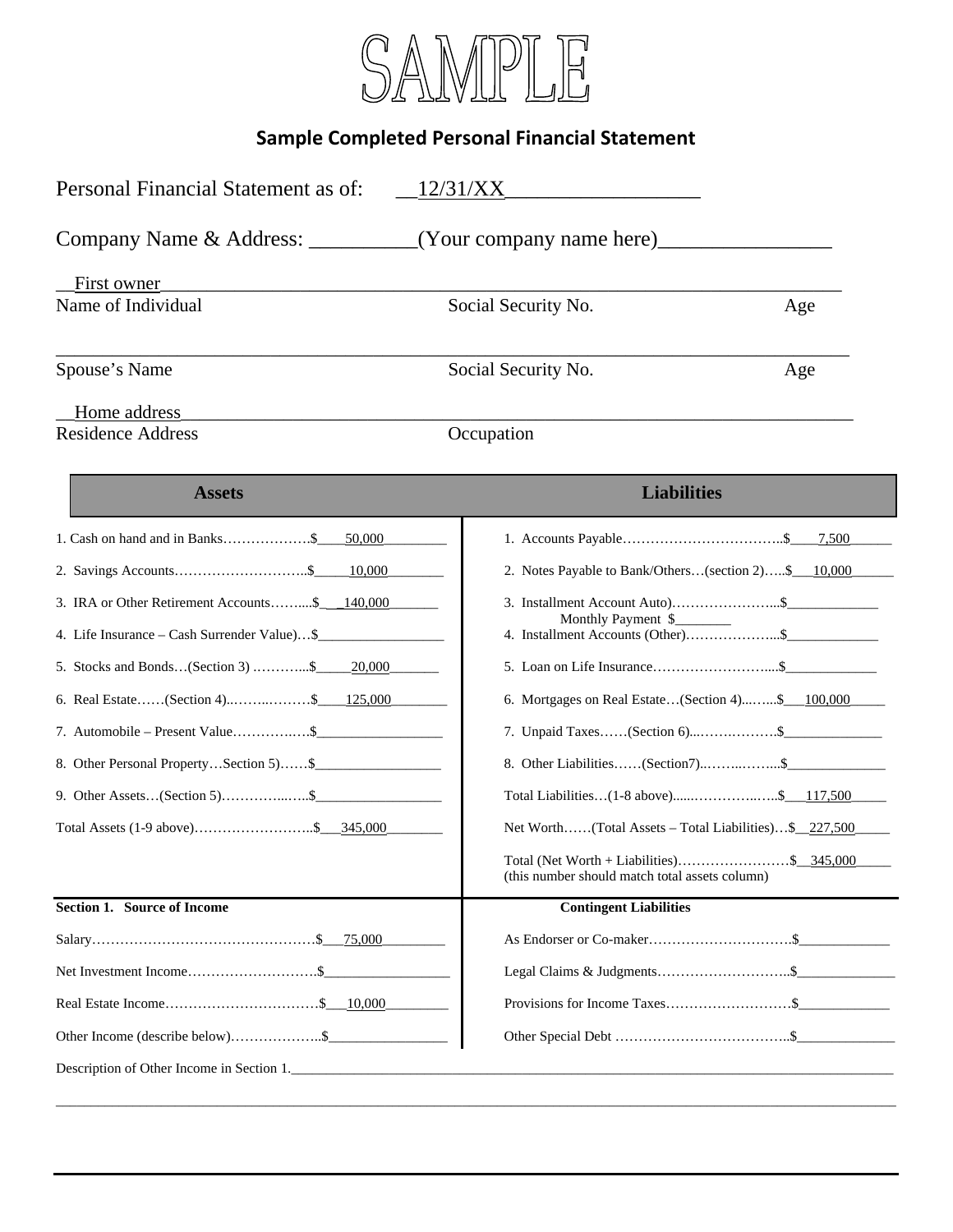| Section 2. Notes Payable to Banks and Others |                            |                                  |                                 |                |                                                |
|----------------------------------------------|----------------------------|----------------------------------|---------------------------------|----------------|------------------------------------------------|
| <b>Name and Address of Noteholder</b>        | Original<br><b>Balance</b> | <b>Current</b><br><b>Balance</b> | <b>Payment</b><br><b>Amount</b> | Frequency      | <b>How Secured</b><br>or Type<br>of Collateral |
| Bank of ________, (address)                  | 50,000                     | 10,000                           | \$1,000                         | <b>Monthly</b> | Not secured                                    |
|                                              |                            |                                  |                                 |                |                                                |
|                                              |                            |                                  |                                 |                |                                                |
|                                              |                            |                                  |                                 |                |                                                |

| <b>Section 3. Stocks and Bonds</b>             |               |       |                   |          |                       |
|------------------------------------------------|---------------|-------|-------------------|----------|-----------------------|
|                                                |               |       |                   |          |                       |
|                                                |               |       |                   |          |                       |
|                                                |               |       |                   |          |                       |
|                                                | Number of     | Cost  | <b>Market</b>     | Date of  | <b>Total Value of</b> |
|                                                |               |       |                   |          |                       |
| Name of Security/Exchange Listed               | <b>Shares</b> |       | <b>Value</b>      | Quote    | <b>Security</b>       |
|                                                |               |       | Quote             |          |                       |
|                                                | 1000          | 5,000 |                   | 7/1/20XX | 20,000                |
|                                                |               |       | 20 <sub>per</sub> |          |                       |
| <b>New York Stock Exchange - Any Stock XXX</b> |               |       | share             |          |                       |
|                                                |               |       |                   |          |                       |
|                                                |               |       |                   |          |                       |
|                                                |               |       |                   |          |                       |
|                                                |               |       |                   |          |                       |
|                                                |               |       |                   |          |                       |
|                                                |               |       |                   |          |                       |
|                                                |               |       |                   |          |                       |
|                                                |               |       |                   |          |                       |
|                                                |               |       |                   |          |                       |
|                                                |               |       |                   |          |                       |
|                                                |               |       |                   |          |                       |
|                                                |               |       |                   |          |                       |
|                                                |               |       |                   |          |                       |
|                                                |               |       |                   |          |                       |
|                                                |               |       |                   |          |                       |

| <b>Section 4. Real Estate Owned</b>          | <b>Property A</b>                | <b>Property B</b>                             | <b>Property C</b> |
|----------------------------------------------|----------------------------------|-----------------------------------------------|-------------------|
| Type of Property<br>(Residential/Commercial) | Commercial                       | Residential                                   |                   |
| <b>Address</b>                               | XX Main St., Any town, Any state | XXX Any street, Any Town, Any<br><b>State</b> |                   |
| Date Purchased                               | 5/1/19XX                         | 6/5/20XX                                      |                   |
| Original Cost                                | 25,000                           | 45,000                                        |                   |
| <b>Present Market Value</b>                  | 25,000                           | 100,000                                       |                   |
| Name/Address of Mortgage<br>Holder           | No mortgage on property          | XXX Bank, Any Street, Any<br>Town             |                   |
| Mortgage Account Number                      |                                  |                                               |                   |
| Mortgage Balance                             | $\overline{0}$                   | 100,000                                       |                   |
| <b>Monthly Payment</b>                       | $\overline{0}$                   | \$565                                         |                   |
| <b>Status of Mortgage</b>                    | n/a                              | current                                       |                   |

**Section 5. Other Personal Property and Other Assets**.